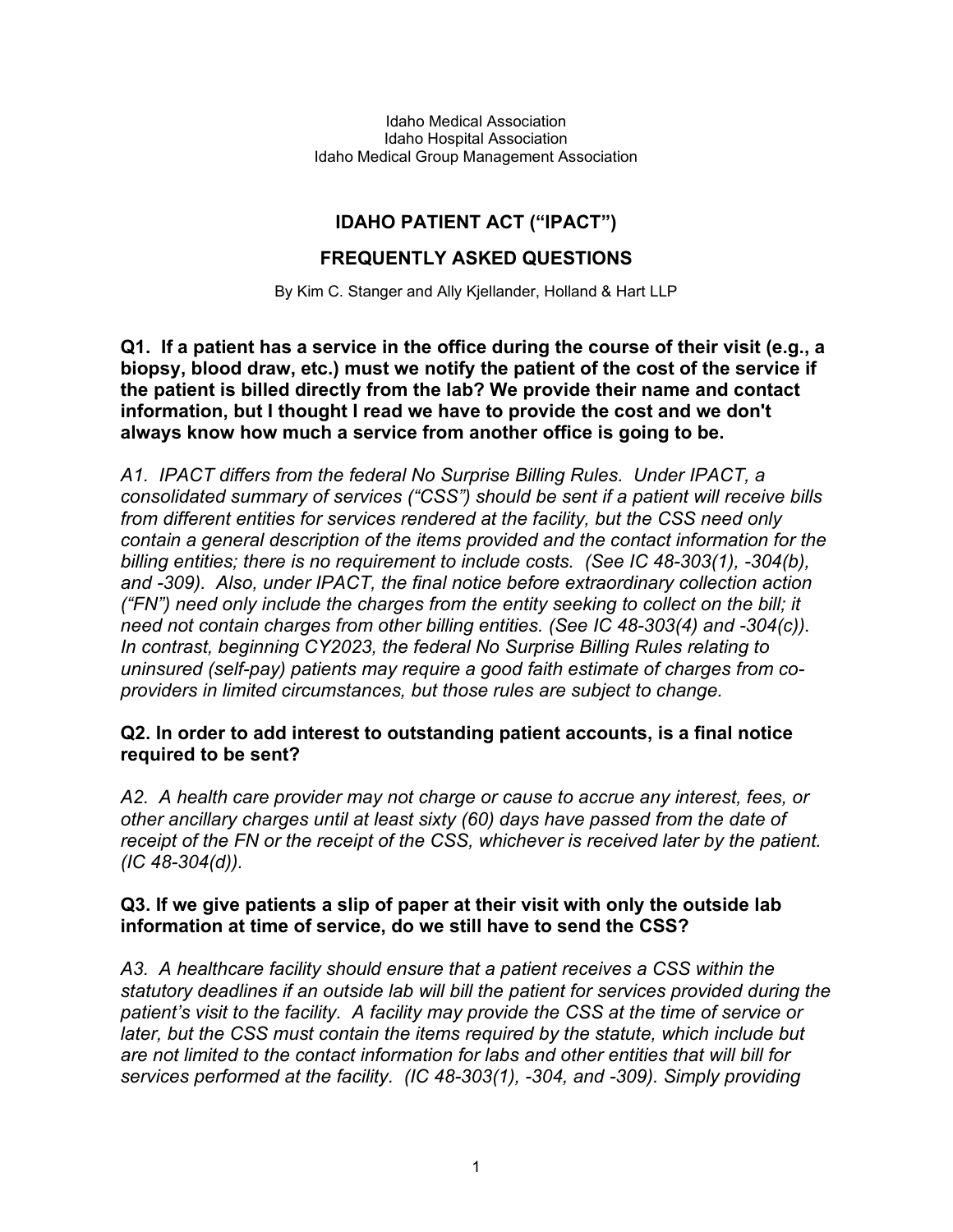*the lab's contact information will not satisfy the requirements for a CSS if other required information is omitted. See the answer to Q9, below.*

#### **Q4. Can you clarify regarding including the names of other providers who will bill for service on the CSS or FN?**

*A4. If a CSS is required, the CSS must contain (among other things) "a general description of goods and services provided to the patient during the visit to the healthcare facility, including the name, address, and telephone number of each billing entity whose health care providers provided the services and goods to the patient." (IC 48-303(1)). A healthcare facility is not required to provide a CSS if: (i) the patient will receive a FN from a single billing entity for all goods and services provided to the patient at that healthcare facility; (ii) the patient was clearly informed in writing of the name, phone number, and address of the billing entity; and (iii) the health care facility otherwise complies with all other provisions of IC 48-304. (IC 48-309).*

*In contrast, a FN does not need to include the names of other providers who will bill for services. Instead, the FN need only include (among other things) the name and contact information of the healthcare facility where the healthcare provider provided goods and services to the patient, and a list of the goods and services that the healthcare provider provided to the patient during the patient's visit to the healthcare facility. (IC 48-303(4)).*

**Q5. Since the law is specific about a patient "receiving" verses facility sending CSS, if patient provided incorrect address and the CSS is returned to facility, patient fails to reply to phone requests for updated address and therefore we are not able to confirm patient received CSS within 60 days, are we still able to take any extraordinary collection actions?** 

*A5. It is not entirely clear how a court would resolve this situation. IPACT states:*

*REBUTTABLE PRESUMPTION OF RECEIPT. A patient shall be presumed to have received a [CSS] or [FN] three (3) days after the document has been sent by first class mail to the patient's address confirmed by the patient during the patient's last visit to the health care provider or as updated by the patient in subsequent written or electronic communications. Nothing in this section shall be interpreted as precluding the patient from agreeing in writing to receive consolidated summaries of services or final statements via email or other electronic means.*

*(IC 48-308, emphasis added). The statutory language itself suggests that a patient is deemed to have received a CSS or FN that was sent to the address confirmed or updated by the patient regardless of whether the patient actually received it. However, the title to this section characterizes it as a "rebuttable" presumption,*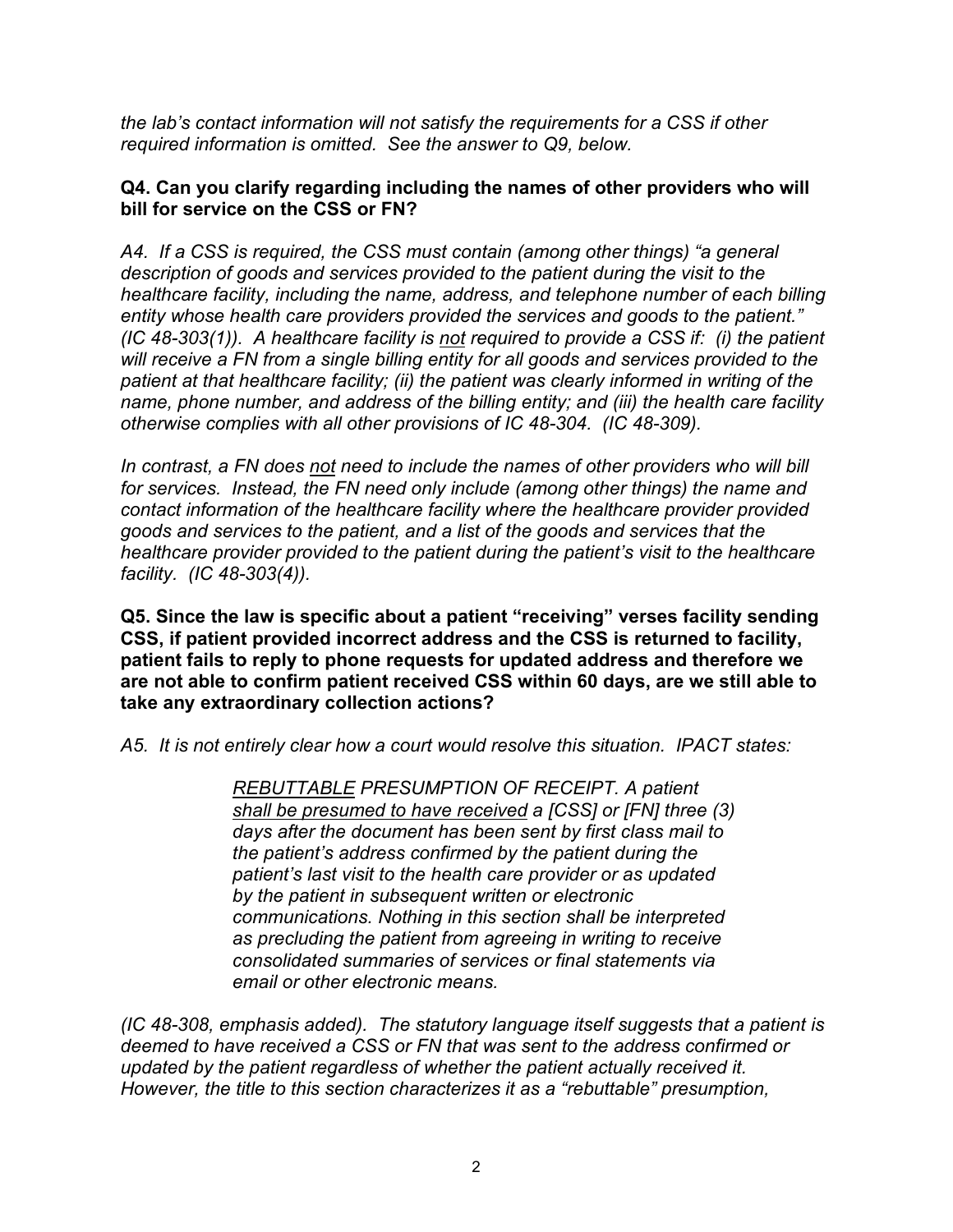*suggesting that the patient may be able to rebut the presumption of receipt, although it is not clear what inference may be rebutted: actual receipt or that the CSS or FN was sent to the right address. It would be unfair to prohibit a healthcare provider from pursuing collection actions in situations in which a patient gave false contact information or otherwise attempted to dodge delivery of the CSS or FN. Accordingly, I think a court would likely conclude that a provider who in good faith properly sent the CSS and/or FN to the addresses confirmed by the patient as described in the statute would be allowed to pursue extraordinary collection actions ("ECA") even if the patient did not actually receive the CSS or FN.*

## **Q6. Does patient's phone number need to be added to FN before ECA?**

*A6. Yes. The FN must include, among other things, "[t]he name and contact information, including telephone number, of the patient." IC 48-303(4). Of course, in the unlikely event that a patient does not have a phone number, it cannot be included and its absence should not preclude an ECA.*

### **Q7. In private practice, if a provider orders labs, collects the specimen, performing lab picks up the specimen, and the lab company bills the patient for the labs they perform at their facility, is a CSS required?**

*A7. It will depend on which entity bills for the services performed at the practice. A CSS is generally required unless, among other things, "the patient will receive a [FN]*  from a single billing entity for all goods and services provided to the patient at the facility." If the practice is billing for all services provided at its facility (including *specimen collection), a CSS may not be required. On the other hand, if the lab is billing for any services provided at the facility (including specimen collection and/or picking up the specimen), then a CSS would likely be required. (IC 48-309).*

#### **Q8. In private practice, is a CSS required if a provider orders imaging during the visit, sends the imaging order to the imaging facility to schedule the patient, and the imaging center bills for services they provide at their facility?**

*A8. A CSS is generally required unless, among other things, "the patient will receive a*  [FN] from a single billing entity for all goods and services provided to the patient at the *facility." If none of the imaging services are provided at the practice, then a CSS may not be required. On the other hand, if the imaging facility is billing for any services provided at the practice, then a CSS would likely be required. (IC 48-309).*

**Q9. May you provide a CSS at the intake with the names and contact information of the most commonly used providers for labs, imaging, etc.? Further, can the CSS, like a GFE, be a standing CSS, provided once per year or when significant changes are made?**

*A9. See answer to Q3. A facility may provide a CSS at intake, but the CSS would need to contain the information required by the statute, i.e., (i) the name and contact*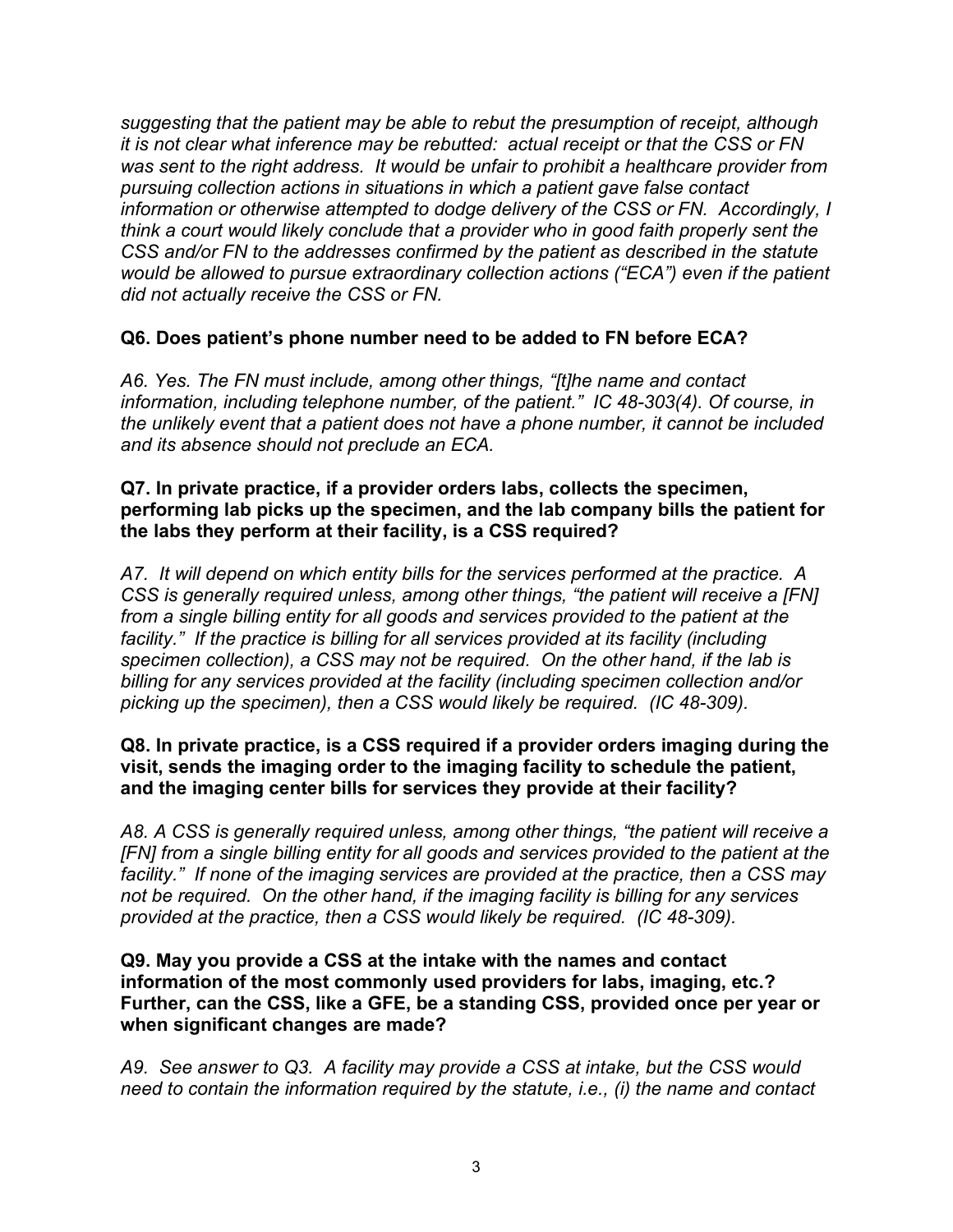*information, including telephone number, of the patient; (ii) the name and contact*  information, including telephone number, of the health care facility that the patient *visited to receive goods or services; (iii) the date and duration of the visit to the health care facility by the patient; (iv) a general description of goods and services provided to the patient during the visit to the health care facility, including the name, address, and telephone number of each billing entity whose health care providers provided the services and goods to the patient; and (v) the notice language required by the statute. (IC 48-303(1)). Simply providing a list of commonly used providers without the additional information required by the statute would not suffice.*

*It is unlikely that a single standard annual CSS will satisfy IPACT requirements. First, the CSS would still need to contain the information described above, many of which are specific to the patient's particular episode of care. Second, if a CSS is required, the CSS must be received by the patient within sixty (60) days from the latest of: (i) the date of the provision of goods or delivery of services to the patient; (ii) the date of discharge of the patient from the healthcare facility; or (iii) the first date permitted by the applicable billing code or codes and the applicable policies and procedures in connection with the patient's care in each case as published by the relevant national association. (IC 48-304(b)). It may be difficult to satisfy these requirements with a single, standard, annual CSS.*

### **Q10. Can you clarify the question section regarding undeliverable mail? Can these accounts be sent to collection agencies?**

*A10. See answer to Q5.*

## **Q11. Do we have any recourse if a facility doesn't include us in a CSS when we provided services?**

*A11. As amended, IPACT allows a provider to send an updated or corrected CSS. To be able to recover collection fees, costs and expenses, the updated CSS must be provided within 60 days from the date the services were provided, the patient was discharged, or the date that billing was first permitted by national billing standards. The national billing standards and guidelines are drafted by associations such as the American Medical Association via CPT codes. IPACT provides an additional 180 days (i.e., 240 days total) to send the CSS, but the provider would not be able to recover collection fees, costs and expenses.* 

*There are good arguments that a provider should not be penalized because another facility failed to include the provider in the facility's CSS; however, we do not know how a court would rule given the language in the statute. It would be safer for the provider to send or arrange for the facility to send an amended or updated CSS.*

## **Q12. Can you clarify the "first date permitted by applicable national standards" in determining the deadline for filing claims or receiving the CSS?**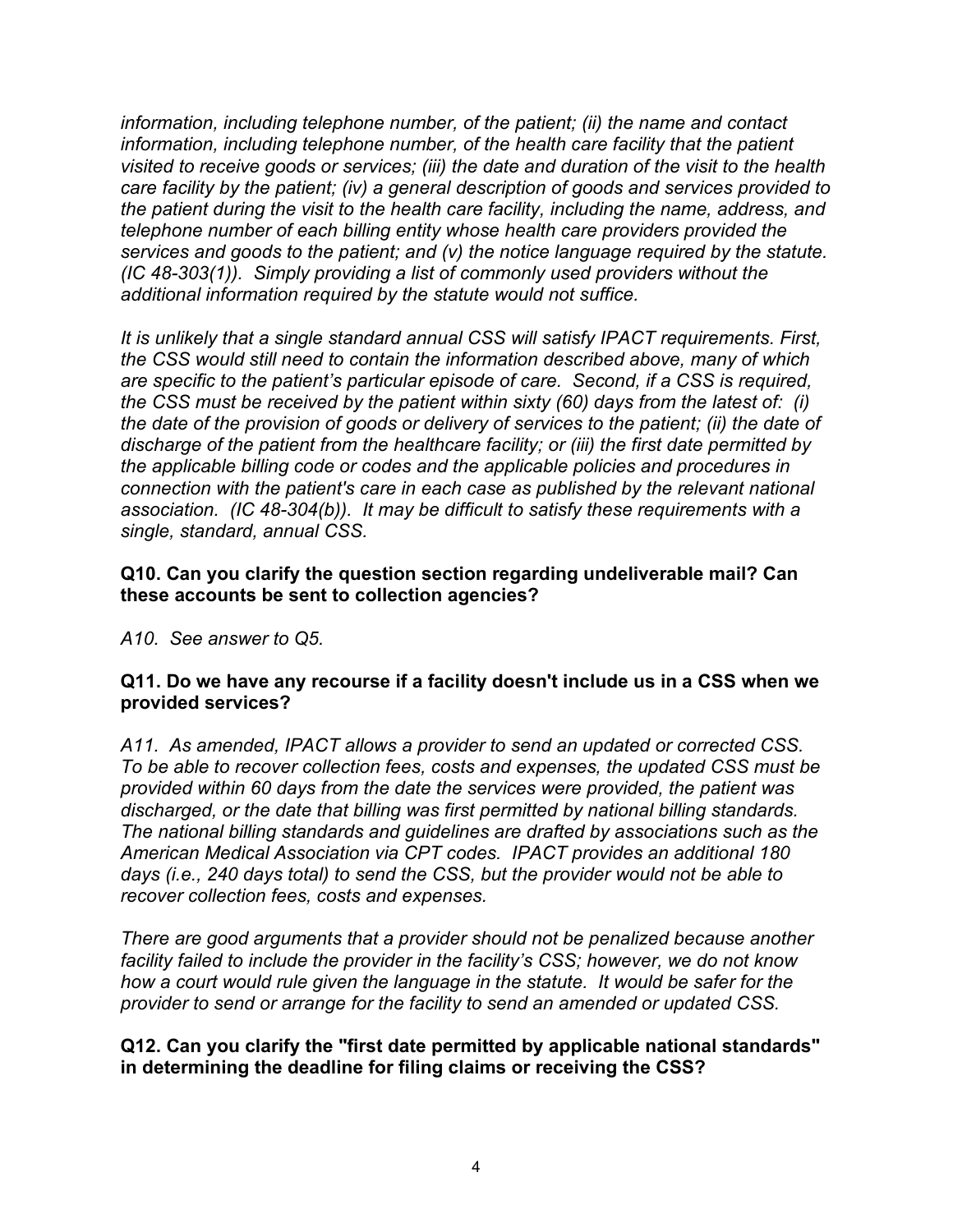*A12. As a result of recent advocacy by the IMA and others, IPACT was amended so that the time limit for submitting claims and for patient's receipt of the CSS runs from the later of (i) the date of the provision of goods or the delivery of services to the patient; (ii) the date of discharge of the patient from a health care facility; or (iii) the first date permitted by the applicable billing code or codes and the applicable policies and procedures in connection with the patient's care in each case as published by the relevant national association. (IC 48-304(a), (b)). For example, in cases such as maternity care where bills are submitted in a bundled or global payment plan, the deadline will not run until the time for submitting the claims consistent with billing standards from national associations.*

### **Q13. Patients may not always provide accurate contact information intentionally. Or we can make a mistake in entry of the information. Does the presumption still apply?**

*A13. For situations in which the patient provides inaccurate contact information, see responses to Q5 and Q10. For situations in which the provider makes a mistake, the presumption of receipt will not apply if the document was not sent to the patient's address confirmed by the patient during the patient's last visit, an updated address provided by the patient in a subsequent written or electronic communication, or as otherwise agreed by the patient. (IC 48-308).*

### **Q14. For the CSS exception (only supply FN), how do you recommend the patient receives/provider provides the writing with the billing entity information?**

*A14. The relevant portion of IPACT only requires that "the patient was clearly informed in writing of the name, phone number, and address of the billing entity." (IC 48-309(2)). This requirement should be satisfied by the FN. It may also be satisfied through other written communications between the provider and the patient, including but not limited to scheduling communications, registration materials, consent documents, etc. The provider will want to retain a copy of such written communications to prove that the required information was provided.*

**Q15. Are there any lobbying efforts to get an exception for non-profit hospitals that already have to comply with IRS 501r ACA regs that have overlapping ECA requirements?**

*A15. I understand that such lobbying efforts were attempted but unsuccessful.* 

# **Q16. Are dental practices covered by IPACT?**

*A16. Yes. If the dental practice provides healthcare services to a patient, the dental practice must comply. "Healthcare services" are defined as "the diagnosis, prevention, treatment, cure, or relief of a health condition, illness, injury, or disease."*